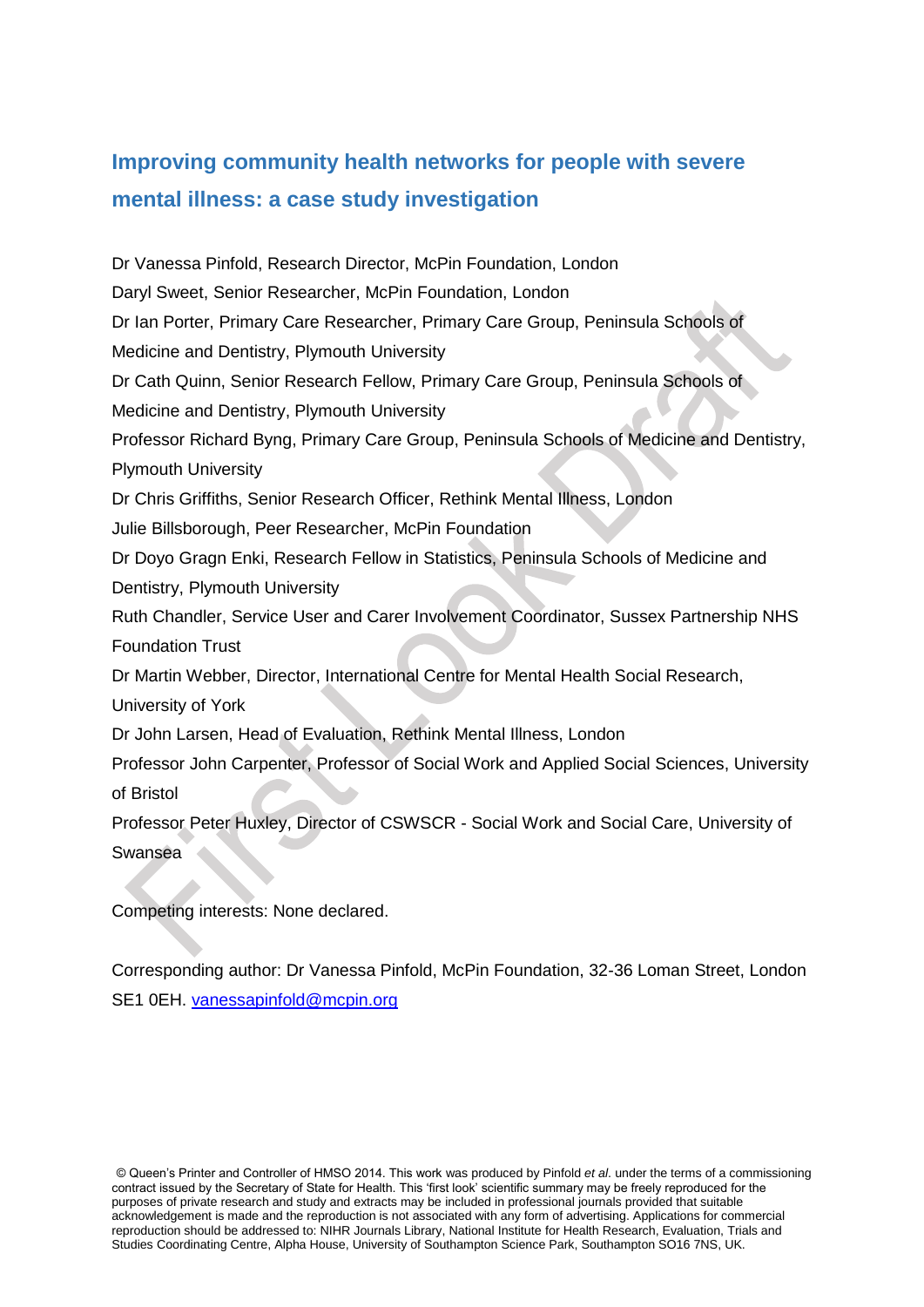### **Important**

A 'first look' scientific summary is created from the original author-supplied summary once the normal NIHR Journals Library peer and editorial review processes are complete. The summary has undergone full peer and editorial review as documented at NIHR Journals Library website and may undergo rewrite during the publication process. The order of authors was correct at editorial sign-off stage.

A final version (which has undergone a rigorous copy-edit and proofreading) will publish as part of a fuller account of the research in a forthcoming issue of the *Health Services and Delivery Research* journal.

Any queries about this 'first look' version of the scientific summary should be addressed to the NIHR Journals Library Editorial Office NIHRedit@soton.ac.uk.

The research reported in this 'first look' scientific summary was funded by the HS&DR programme or one of its predecessor programmes (NIHR Service Delivery and Organisation programme, or Health Services Research programme) as project number SDO 09/1801/1069. For more information visit <http://www.nets.nihr.ac.uk/projects/hsdr/0918011069>

The authors have been wholly responsible for all data collection, analysis and interpretation, and for writing up their work. The HS&DR editors have tried to ensure the accuracy of the authors' work and would like to thank the reviewers for their constructive comments however; they do not accept liability for damages or losses arising from material published in this scientific summary.

This 'first look' scientific summary presents independent research funded by the National Institute for Health Research (NIHR). The views and opinions expressed by authors in this publication are those of the authors and do not necessarily reflect those of the NHS, the NIHR, NETSCC, the HS&DR programme or the Department of Health. If there are verbatim quotations included in this publication the views and opinions expressed by the interviewees are those of the interviewees and do not necessarily reflect those of the authors, those of the NHS, the NIHR, NETSCC, the HS&DR programme or the Department of Health.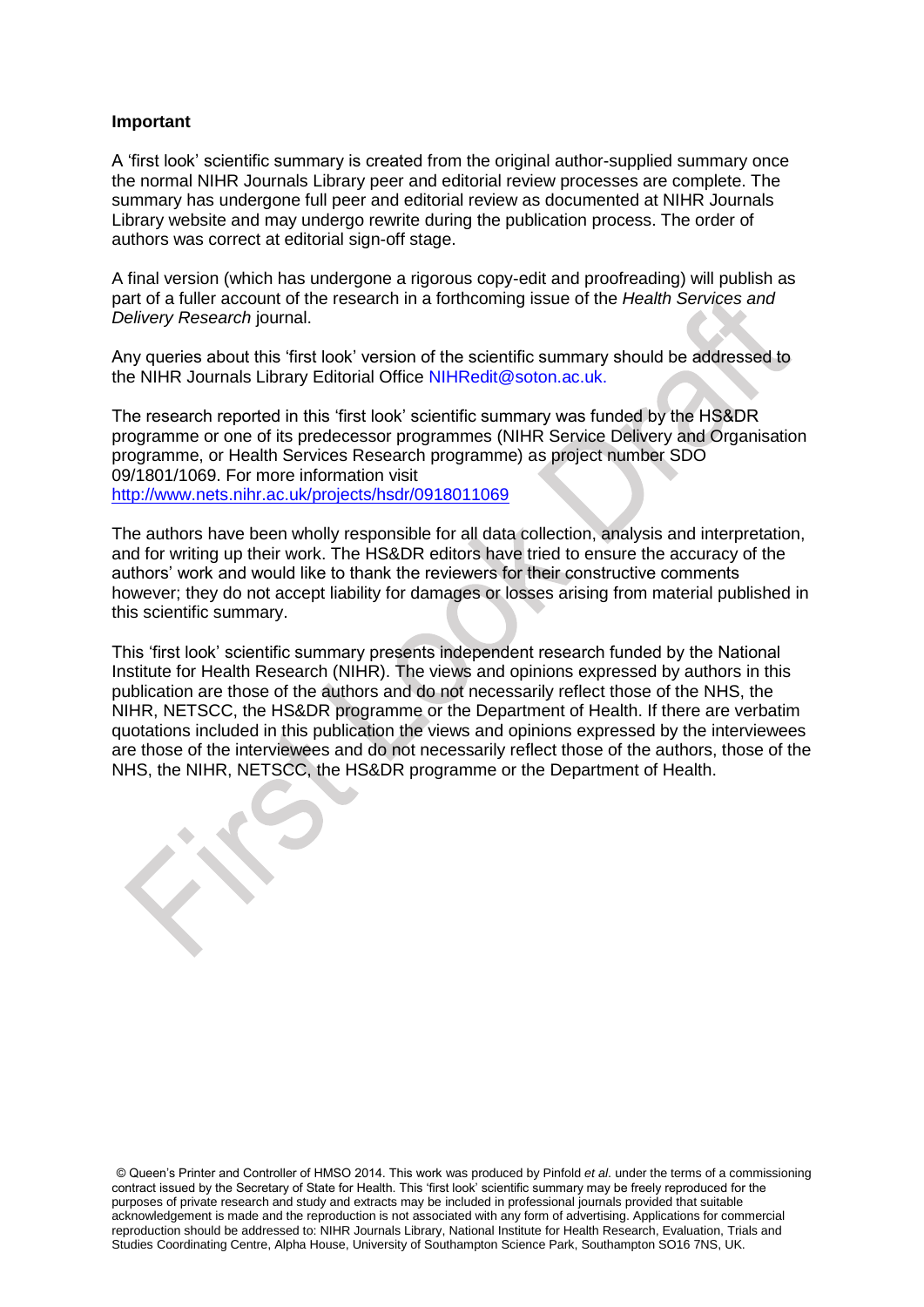# **Scientific summary**

### **Introduction**

Policy drivers in mental health to address personal recovery, stigma and poor physical health indicate new service solutions are required. Reconfigurations to health services highlight a need to understand the resources that individuals with SMI access and the balance of formal-informal connections to support wellbeing for this population. Our study was carried out to understand how social contacts, meaningful activities and places that people with Severe Mental Illness (SMI) had connections with were utilised to benefit health and wellbeing. We examined what happened in people's lives using a network mapping technique termed the Community Health Network approach; how community assets were used to support recovery; and the influence of primary care and secondary mental health practitioners in personal networks.

### **Study aims**

The main aim of the study was to understand the personal networks of people living with SMI from their own perspective and how personal wellbeing was supported by resource exchanges. Through this, we come to better understand how personal networks of people with SMI may be supported by practitioners and mental health providers. Specific research questions were:

- 1. How do people with SMI use their personal networks to support their health and wellbeing?
- 2. How do community-based practitioners and organisations support people with SMI to use their personal networks to support their health and wellbeing?
- 3. How do primary care, community-based mental health providers and other organisations work together to develop personal networks for people with SMI to improve their overall health and wellbeing? What were the barriers and enablers to achieving this?

In our study the use of the term "network" had two meanings:

- As a technical term in the field of social network analysis to describe the structure of ties between different nodes such as people or organisations.
- As a lay understanding of networks and networking which describes connections and relationships more generally.

<sup>©</sup> Queen's Printer and Controller of HMSO 2014. This work was produced by Pinfold *et al*. under the terms of a commissioning contract issued by the Secretary of State for Health. This 'first look' scientific summary may be freely reproduced for the purposes of private research and study and extracts may be included in professional journals provided that suitable acknowledgement is made and the reproduction is not associated with any form of advertising. Applications for commercial reproduction should be addressed to: NIHR Journals Library, National Institute for Health Research, Evaluation, Trials and Studies Coordinating Centre, Alpha House, University of Southampton Science Park, Southampton SO16 7NS, UK.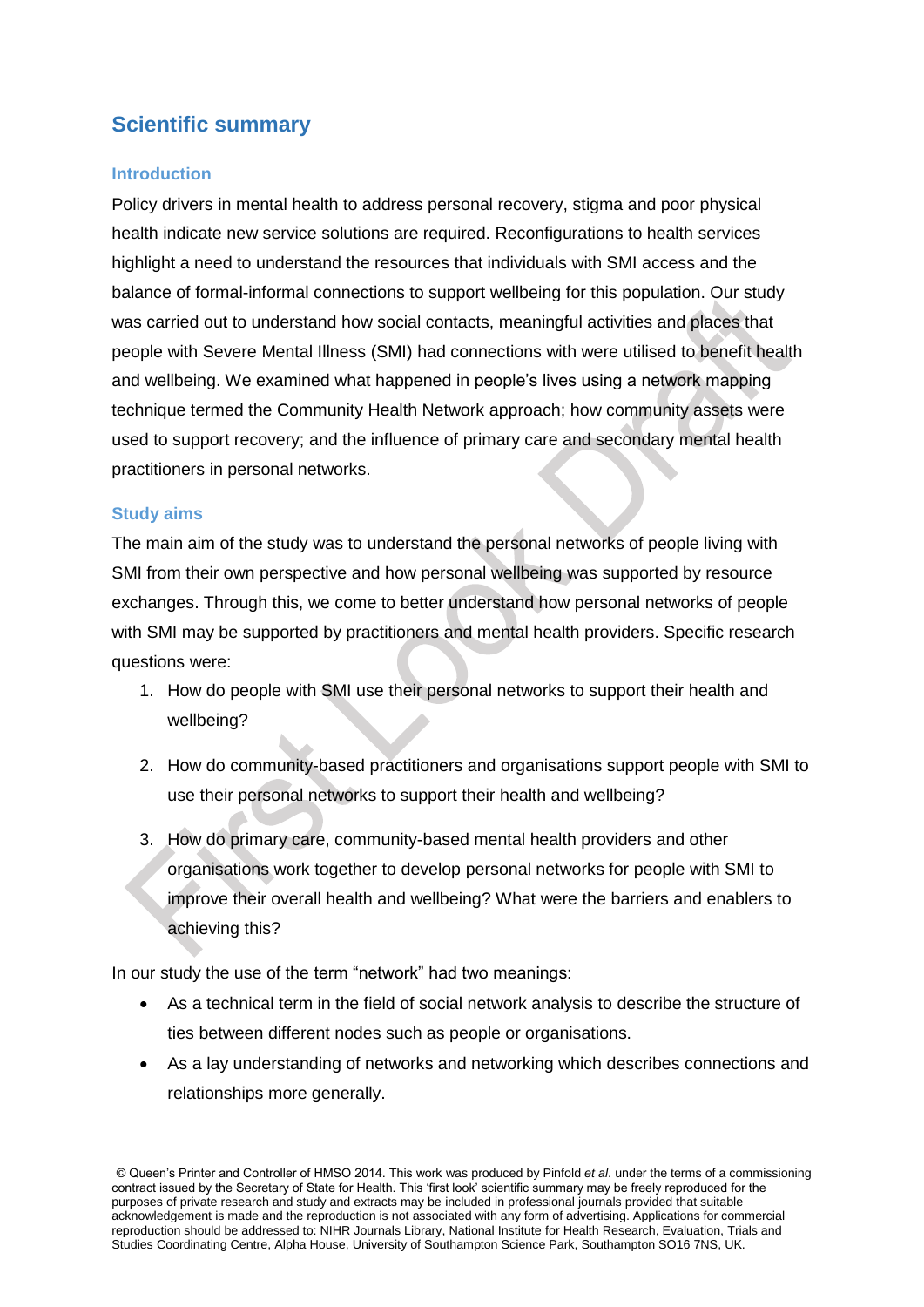### **Methods**

A five module mixed method design was undertaken in two study sites. A public and patient involvement team participated in tool design, data collection, analysis and write up:

- In-depth interviews (n=30) with organisation leads to understand the local service and policy context for supporting people with SMI;
- Network mapping of individuals with SMI (n=150) to collect personal network data on people, places and activities as well as measures of social capital, wellbeing and health functioning;
- $\bullet$  In-depth follow-up interviews (n=41) to explore how individuals with SMI managed and developed their connections over time;
- Practitioner telephone interviews (n=44) with GPs, psychiatrists, care coordinators and third sector staff to understand their role in facilitating growth of social, activity and place connections;
- In-depth interviews with 12 stakeholder leaders in primary care, commissioning and mental health service delivery organisations to share study findings and gain policy updates.

The study was largely descriptive but we undertook detailed interpretative analysis, following a three stage synthesis process including independent lived experience feedback, to build explanations to support our conclusion and recommendations addressing the ways in which people with SMI shape their personal networks and the potential for services and practitioners to work alongside them.

### **Results**

The primary analyses described personal networks and revealed critical issues about locality and organisational context:

 Three types of personal networks of people with SMI were generated by k-cluster analysis to understand heterogeneity within and similarities between people in our study in terms of network characteristics: diverse and active; family and stable; formal and sparse. These incorporated dimensions of people, place and activity, an approach that was broader than measuring social ties alone.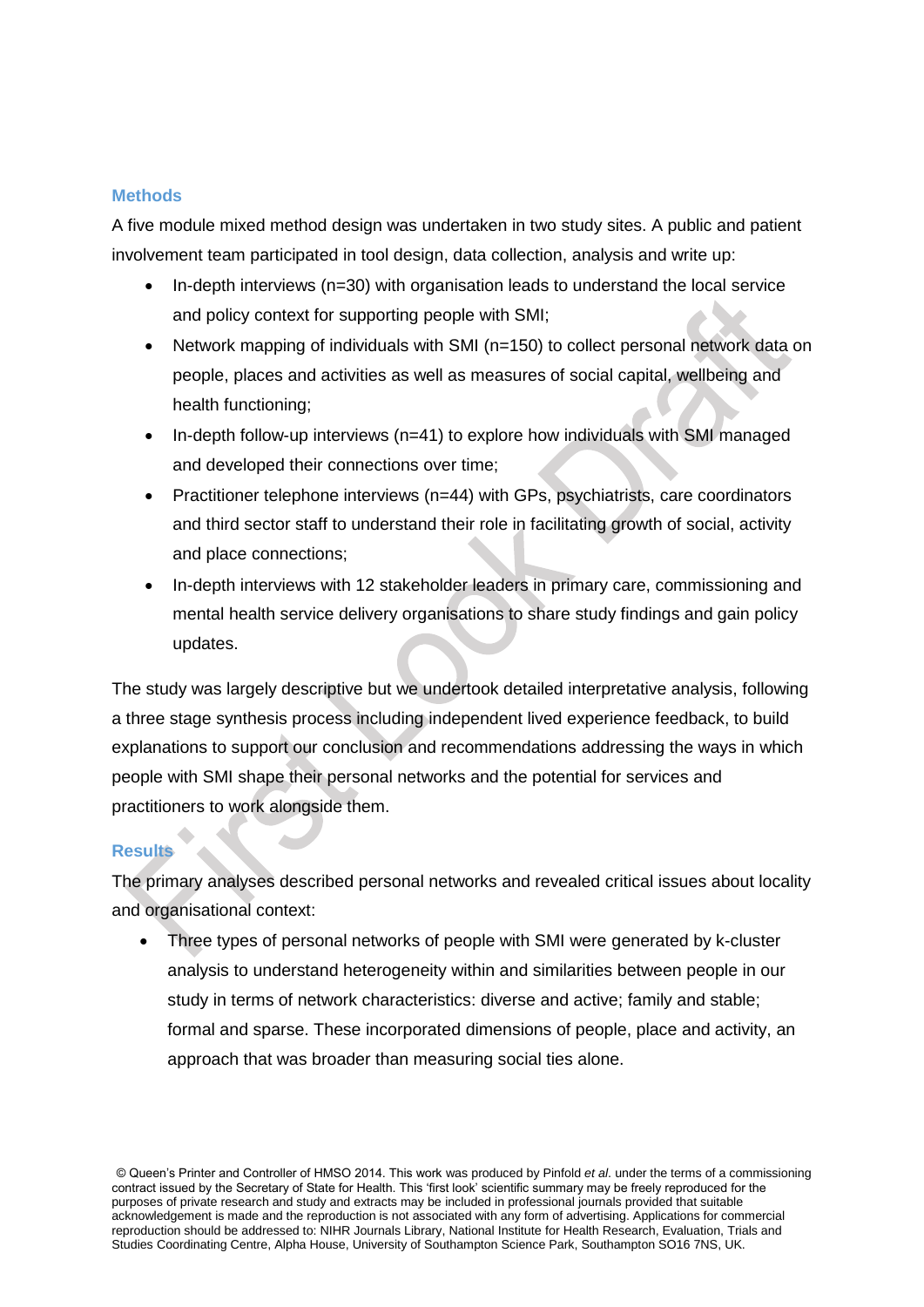- Only a few factors in our data set explained variance in network type and the significant factors found, although challenging to do so, could potentially be altered: living alone or not; housing status; formal education; long-term sickness or disability. Network type differed significantly by diagnosis, but when controlled for other factors, did not explain variance; though participants in the schizophrenia/psychosis group had significantly fewer social ties than other diagnostic groups, 42% of this group had diverse and active network types.
- Some key observations about network types:
	- o Diverse and active networks had higher numbers of people, place and activity connections. Those with these networks had highest proportion of new connections and highest network satisfaction. Qualitative analysis found active management of connections, resources and network opportunities but that big was not always better. Diversity and variety could be associated with enhanced personal wellbeing and more durable networks, but for some people connectedness caused stress and distress. Manageable routines were important and stigma featured prominently; as networks diversified the potential for mental health discrimination increased.
	- o Family and stable networks had the highest access to social capital and health resources, but lower levels of activity and place connection than diverse and active networks. Participants with these networks spent most of their time at home but tended to live with others. Qualitative analysis found high levels of social support and building blocks for wellness and recovery through family connections, however, such support could also restrict access to wider social capital and wellbeing resources. Reciprocal relationships were highly valued.
	- Formal and sparse networks were significantly smaller with lower access to social capital and health resources, poorer functioning and wellbeing. They were the least active, having fewer friends, family and wider contacts and practitioner contacts were more dominant. Qualitative analysis found mental illness featured most strongly in these networks framing decisions and experiences. We found agency in some of these networks, despite limited resources, and potential building blocks for recovery; others needed help

<sup>©</sup> Queen's Printer and Controller of HMSO 2014. This work was produced by Pinfold *et al*. under the terms of a commissioning contract issued by the Secretary of State for Health. This 'first look' scientific summary may be freely reproduced for the purposes of private research and study and extracts may be included in professional journals provided that suitable acknowledgement is made and the reproduction is not associated with any form of advertising. Applications for commercial reproduction should be addressed to: NIHR Journals Library, National Institute for Health Research, Evaluation, Trials and Studies Coordinating Centre, Alpha House, University of Southampton Science Park, Southampton SO16 7NS, UK.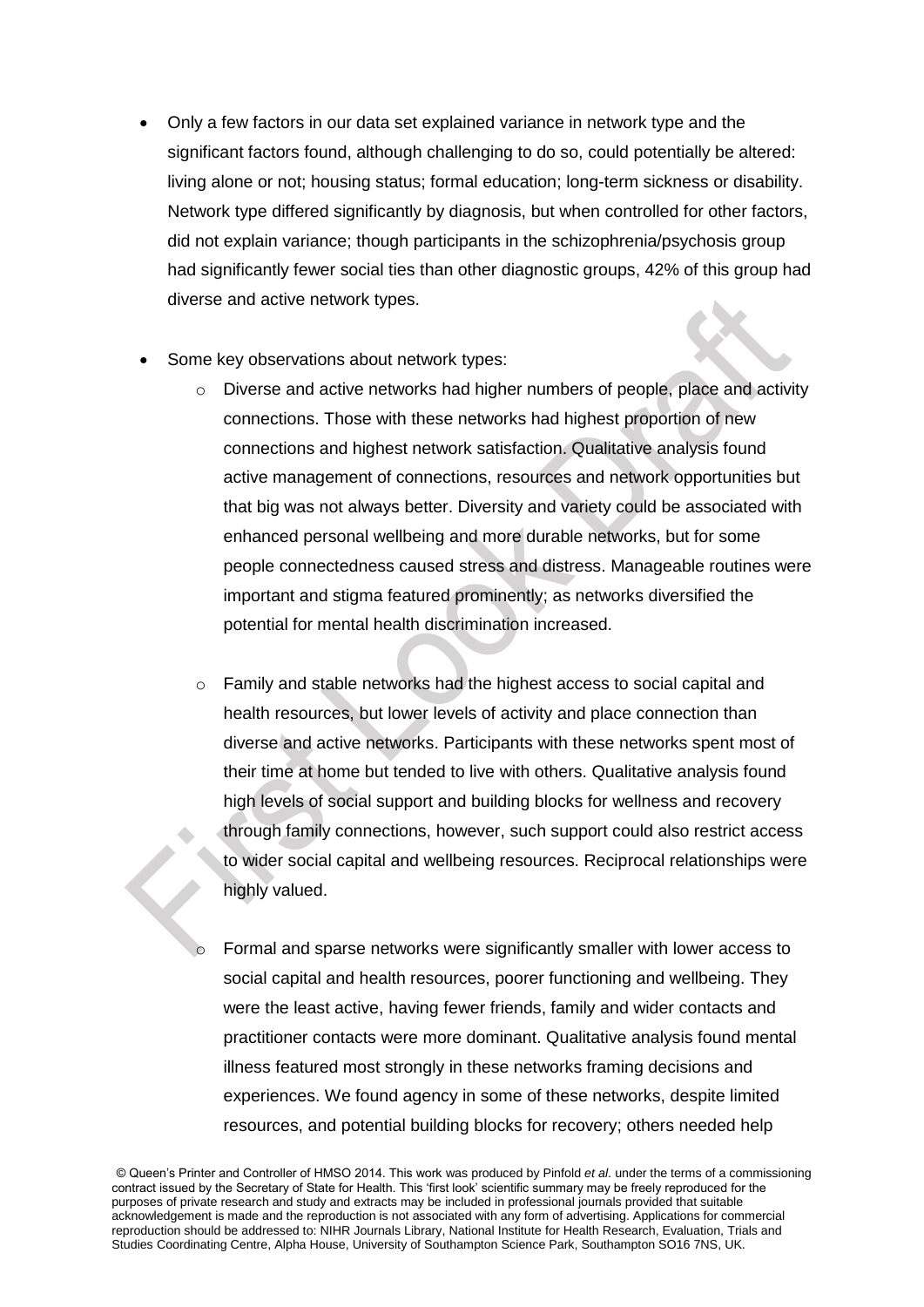identifying potential opportunities. Sparse networks were sometimes considered beneficial for supporting individual wellbeing. Strength was also gained from identities developed away from diagnostic labels and there were signs of resilience and determination to move on from mental illness. These networks also revealed the resentment that some people feel when relying on practitioners to support mental health and wellbeing.

- The study investigated access to health and social capital. We found these resources were mostly accessed through family and friends, with practitioners generally having a more limited role; although practitioners were more prominent in networks lacking informal social support. Connections to activities, including employment, and places were important as they were gateways to social ties. Our study participants had access to lower social capital than the general population.
- The qualitative interviews helped us to explore heterogeneity within the study population. We found individual agency across all network types and surfaced tensions, including: relationships with practitioners or families; dealing with the impact of stigma; employment and financial frustrations. The value of connectedness in countering the risk of isolation and loneliness within personal networks and supporting recovery was evident. Connectedness shapes identity, providing meaning to life and sense of belonging, gaining access to new resources, structuring routines, helping individuals 'move on' in their recovery journey.
- Networks in London showed more bridging capital properties with higher numbers of wider contacts and access to more diverse relationships and place types. These networks had fewer family contacts, and lower social capital.
- Networks in the South West showed more features of bonding capital with close family and friend ties and dense interconnected lives. Challenges for practitioners lie in working with individuals with networks where family ties were negative or absent.
- Mental health and third sector providers were reportedly keen to promote a recovery focused approach. In a demanding and changing context, we found a contrast between recovery ideology, contained in mental health policy, and recovery practice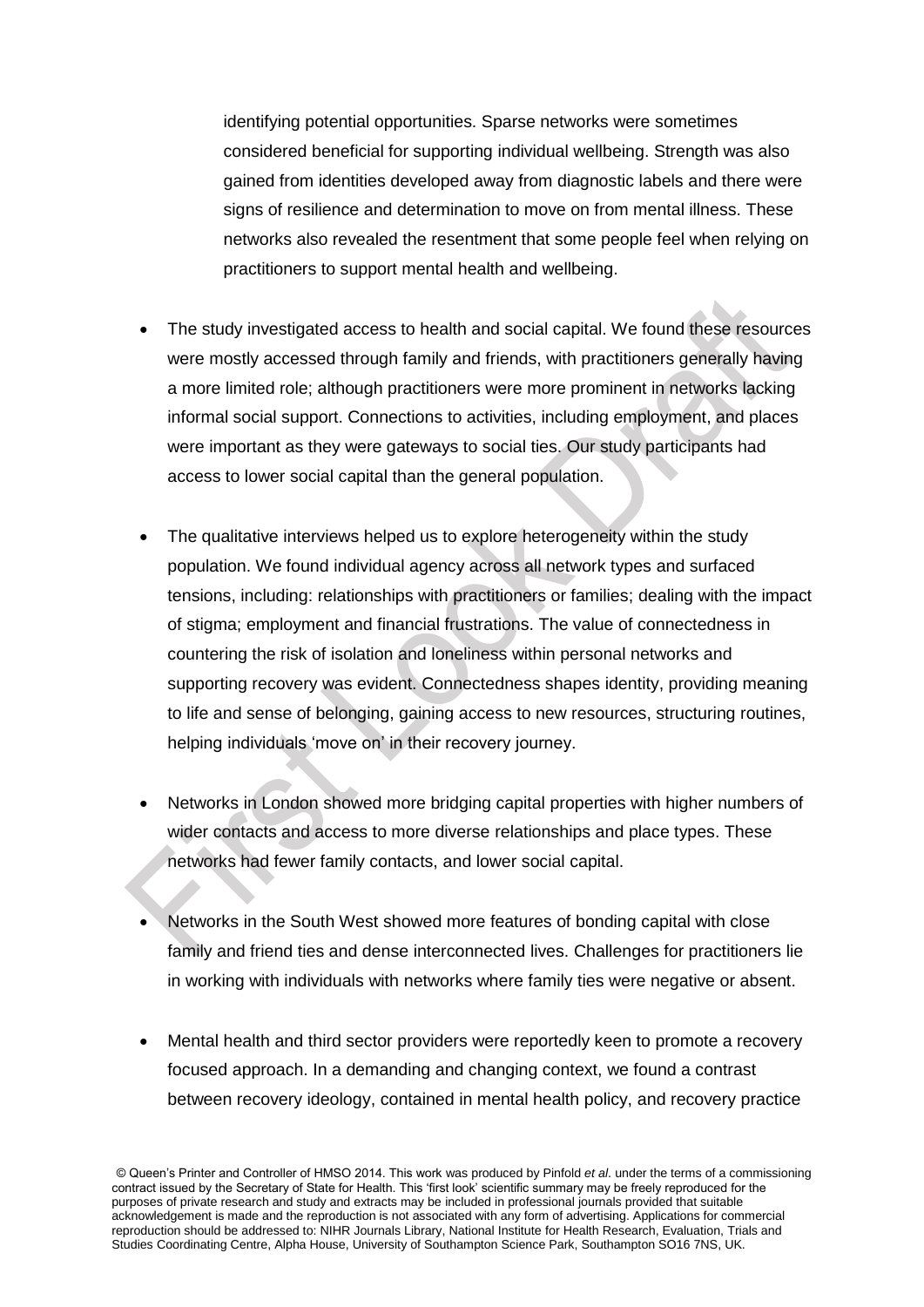with few specific examples of how social interventions and outcomes were prioritised within and between organisations.

- Healthcare and third sector practitioners, including GPs and psychiatrists, recognised social factors were important in recovery but reported system level barriers (workload, administrative bureaucracy, limited contact time with clients). Skilled care coordinators acknowledged the importance of network development but currently did not believe they had enough time to sufficiently focus on 'the social'.
- The health and social care system currently does not deliver fully integrated multiagency networking solutions to support SMI and recovery. We also found competing tensions in policy agendas shaping provision of mental health services; primary and secondary care were not using the same approach to the management of SMI.

Perhaps the most striking issue emerging through our work was the heterogeneity of personal networks. The three types generated by the cluster analysis provide another lens for policy makers and practitioners to view the lives of individuals with SMI without reducing the diversity of experiences and meaning located in personal networks. We found that, as well as a pattern of interactions with people, places and activities, personal networks generated a map of meaning, helping others to understand SMI and connectedness, identity, recovery and stigma, resilience as well as providing insights into the social management of wellbeing.

Individual agency in developing and maintaining networks was found, but many people with SMI require support. Identifying the building blocks of individual agency, which can be nurtured with the help of others, is a vital aspect of recovery, particularly where individuals lack belief in themselves and inner resources.

Service systems appeared to thwart the agency of practitioners, creating obstacles to person centred outcome focused care; even within the third sector, who wanted to work in this way but were restricted by commissioning arrangements. Developing the personal networks of individuals with SMI was not an organisational priority in the way that management of symptoms, medication, and risk were. As long as this remains the case, it seems unlikely that this population will be able to build personal networks that make use of the *full* potential of inner and external resources.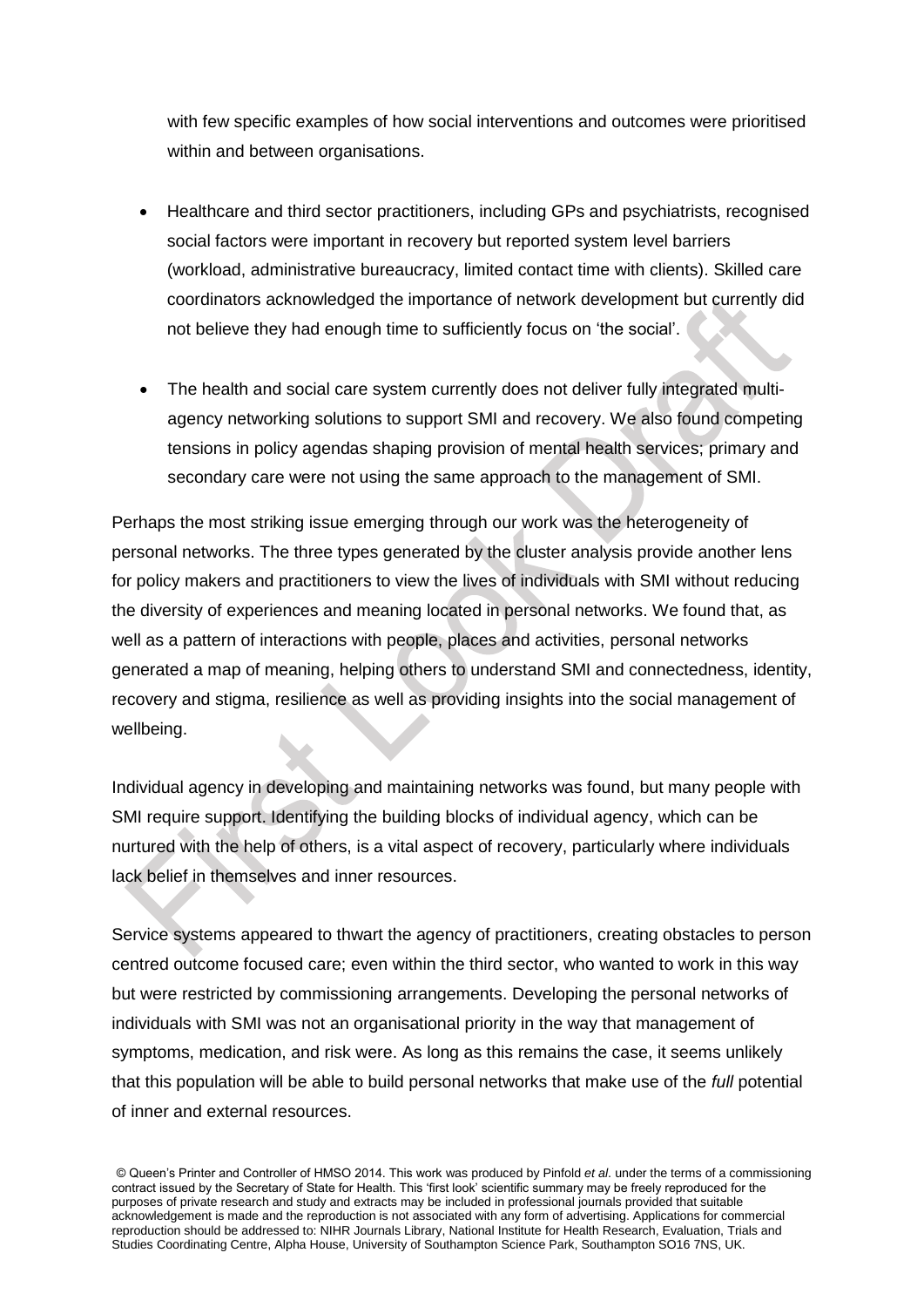### **Implications for healthcare**

This was an exploratory study piloting the CHN approach, adding places and activities to social networks as a means of understanding the lives of people with SMI. The approach allowed consideration of what connections were important to individuals as well as what was missing. Many participants reported the mapping interview useful as a way of reflecting on their circumstances, and at follow up interviews some reported already making changes.

The study has a number of limitations. It was carried out in two geographically distinct areas but these were not representative of the UK as a whole and sample bias in the network mapping component from low response rates (22% in SW and 14% in London) weakens conclusions. For example we cannot be sure about whether one network type is more dominant in the whole SMI population, or indeed whether other network types exist. Findings must be viewed in this context.

The network types produced through clustering are however a potentially useful way of viewing the lives of people with SMI, providing an alternative to mainstream diagnostic symptom clustering. The following developments are recommended as a consequence of the research:

 *Developing the CHN methodology as a tool to understand connectedness and support recovery.* Important elements of networks are recognised within recovery frameworks and practitioners draw on aspects of this work in current practice, particularly meaningful activities and social support. Having a structured approach to social and community asset mapping could support more social interventions in mental health care. A connectedness tool would require adaption of a research process into a clinical intervention.

 *The need for improved organisational collaboration.* Several service 'silos' were in operation and we found there was a significant community resource knowledge gap; many practitioners rely on their own interests and professional networks to learn about community opportunities to support clients. A system that could encourage inter-organisational community information sharing, and ideally practitioner and service use feedback on the value of local resources, was recommended. It was acknowledged that keeping such a system updated would be a major challenge.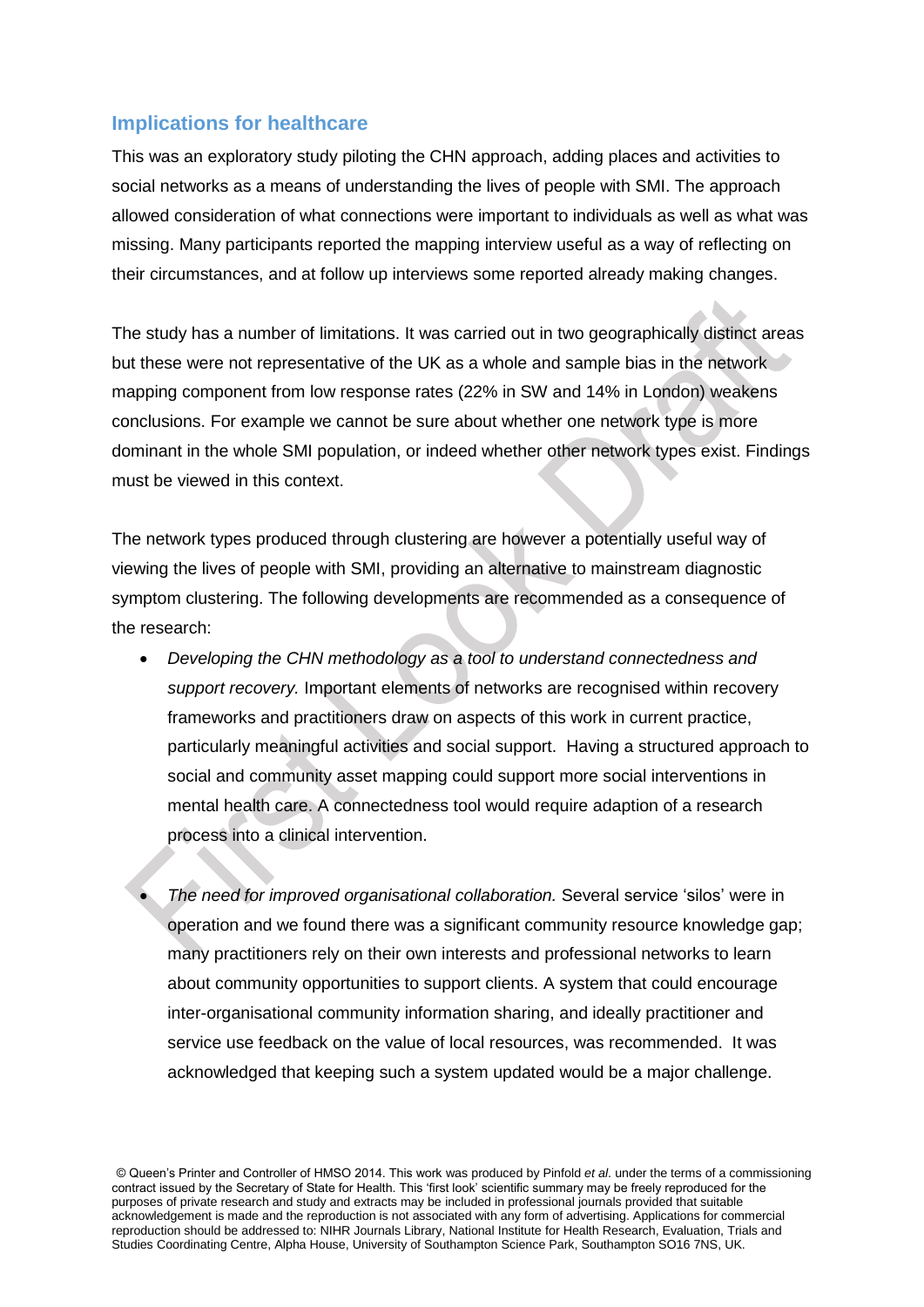- *Supporting people with SMI to make active use of social resources.* Meaning and direction must come from people with SMI themselves but practitioners have a vital connection building role, in part by showing that networks and the resources within them matter to recovery, alongside medication and psychological therapies. Organisations also have a key role to play and in times of change or restructuring, this includes planning how changes in community resource levels might impact on vulnerable populations such as people with SMI.
- *Primary care*: GPs need a greater understanding of the value of social recovery for SMI. They also need to develop closer working relationships with other providers; particularly the third sector when providing for individuals who have been discharged from secondary services.
- *Health and social secondary care*: Skilled care coordinators acknowledge the importance of network development, but need support to make it a larger part of their role. Creating shared care processes with primary care and the third sector will become fundamental in the management of SMI; being alert to the importance of connectedness through people, places and activities should feature in care planning.
- *Mental health third sector services*: They have an important network development role linking, facilitating, empowering and encouraging, but often in isolation from other services. They could develop these models further and include group and peer elements; and are likely to be more efficient if more closely linked to primary and secondary care.
- *Commissioning*: A crucial gap in practice was the lack of any overarching framework for the provision of services to people with SMI following a recovery approach. Social outcomes of care are largely absent in the current NHS outcomes framework which applies only to secondary care. Building a set of social outcome indicators for SMI and including network indicators that operate across service silos would incentivise joint working and promote social inclusion. New models located in primary care are worth exploring. Payment or incentive systems would need to be developed; existing direct payments or emerging payment by results tariffs could be utilised.

<sup>©</sup> Queen's Printer and Controller of HMSO 2014. This work was produced by Pinfold *et al*. under the terms of a commissioning contract issued by the Secretary of State for Health. This 'first look' scientific summary may be freely reproduced for the purposes of private research and study and extracts may be included in professional journals provided that suitable acknowledgement is made and the reproduction is not associated with any form of advertising. Applications for commercial reproduction should be addressed to: NIHR Journals Library, National Institute for Health Research, Evaluation, Trials and Studies Coordinating Centre, Alpha House, University of Southampton Science Park, Southampton SO16 7NS, UK.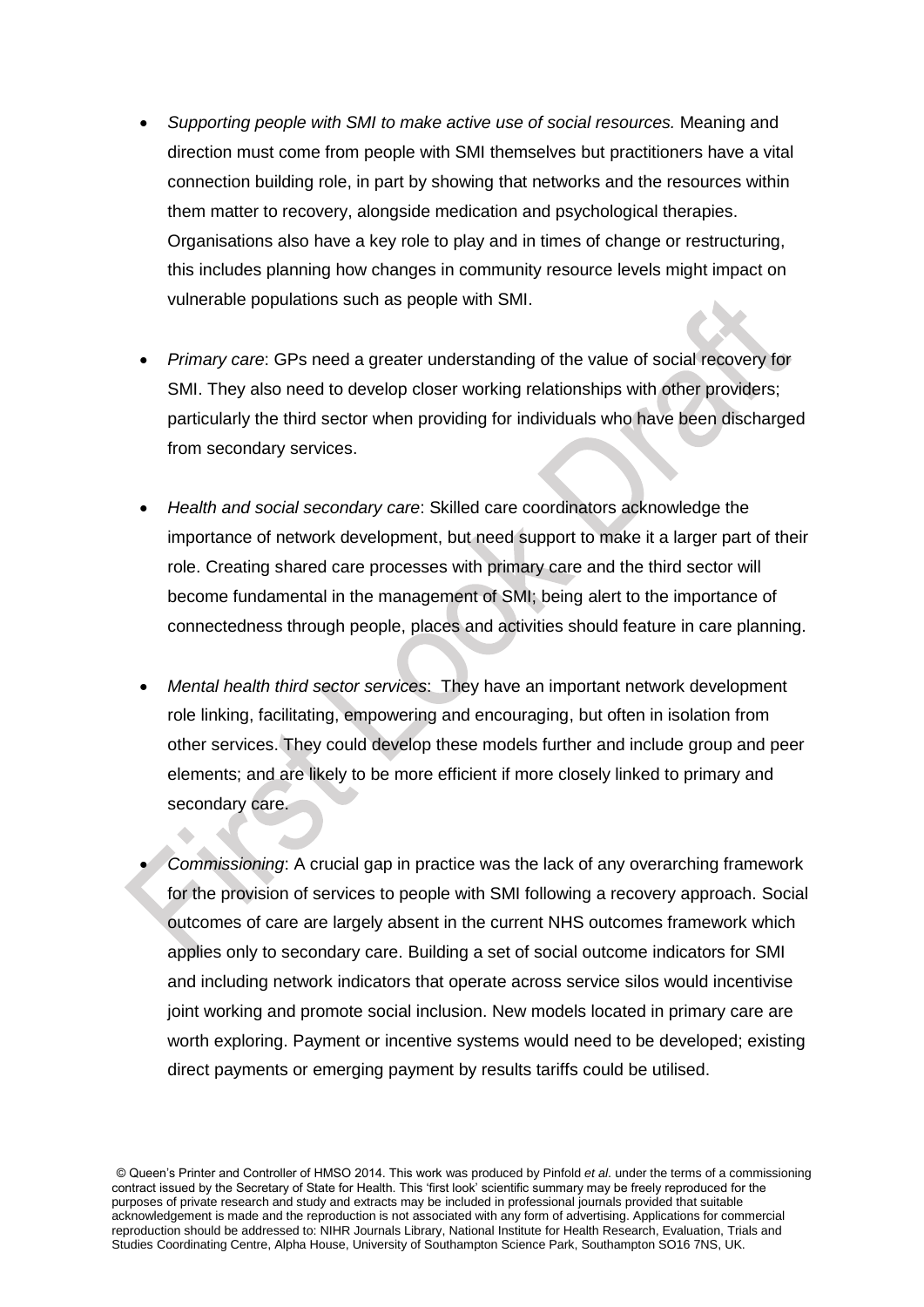### **Recommendations for research**

We recommend research is undertaken to develop and evaluate a simplified version of CHN mapping as a formulation and monitoring tool with therapeutic benefit through its effect on individualised outcomes. It could be used in primary care, secondary care and shared care models of mental health provision. Research could examine which practitioners, including peer support workers are best placed to deliver CHN mapping; and the potential for a version which individuals with SMI use without support. It would also enable further exploration of heterogeneity in networks, assessing connectedness and personal network meaning for different sub-groups recruiting larger population samples to further develop network type clusters.

**Words 2366**